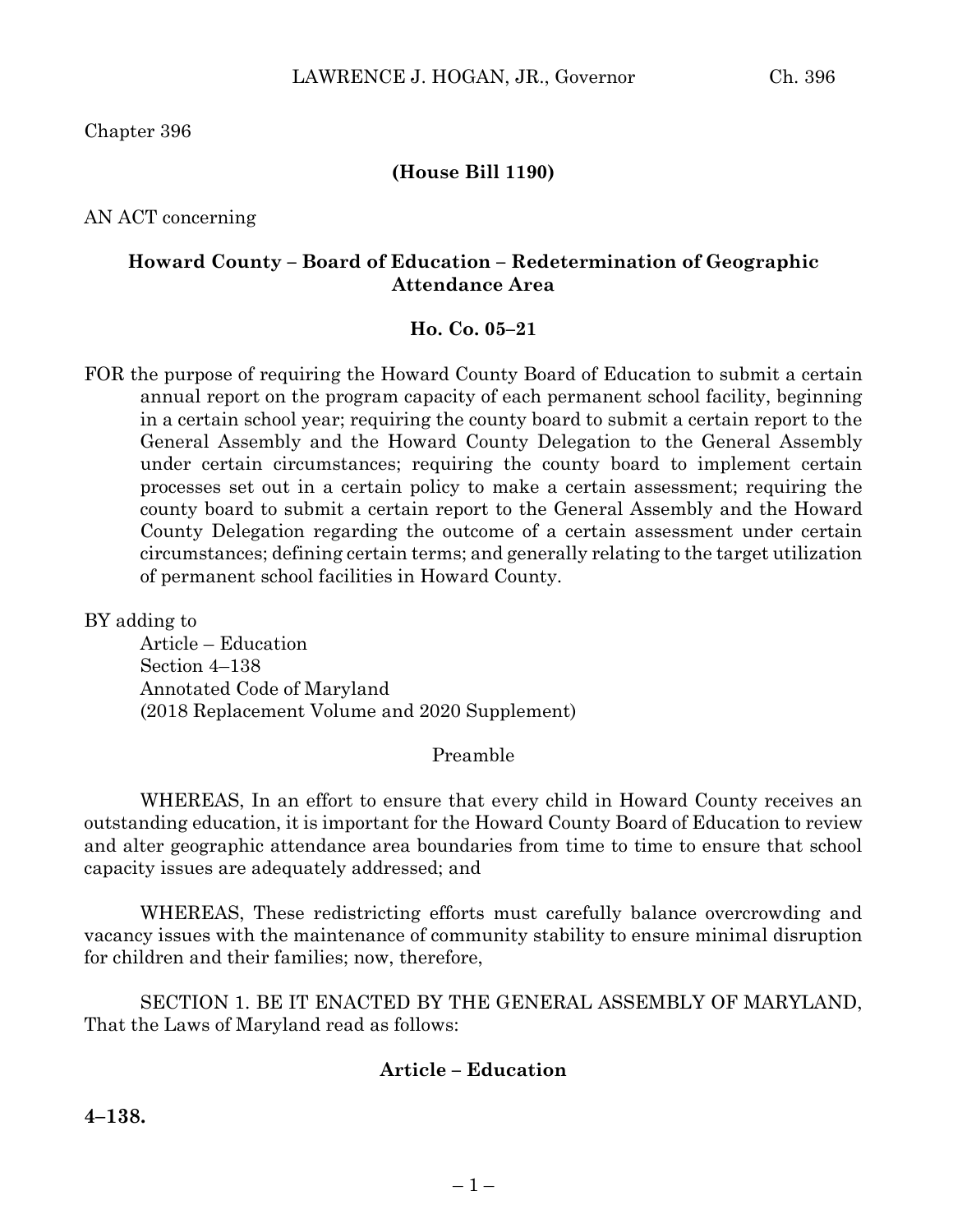**(A) (1) IN THIS SECTION THE FOLLOWING WORDS HAVE THE MEANINGS INDICATED.**

**(2) "PROGRAM CAPACITY" MEANS THE PROGRAM CAPACITY SET BY THE HOWARD COUNTY SCHOOL SYSTEM'S POLICY 6010 OR ITS SUCCESSOR POLICY.**

**(3) "TARGET UTILIZATION" MEANS THE TARGET UTILIZATION SET BY THE HOWARD COUNTY SCHOOL SYSTEM'S POLICY 6010 OR ITS SUCCESSOR POLICY.**

**(B) THIS SECTION APPLIES ONLY IN HOWARD COUNTY.**

**(C) BEGINNING IN THE 2021–2022 SCHOOL YEAR, THE HOWARD COUNTY BOARD OF EDUCATION SHALL SUBMIT AN ANNUAL REPORT TO THE GENERAL ASSEMBLY AND THE HOWARD COUNTY DELEGATION TO THE GENERAL ASSEMBLY, IN ACCORDANCE WITH § 2–1257 OF THE STATE GOVERNMENT ARTICLE, ON THE PROGRAM CAPACITY OF EACH PERMANENT SCHOOL FACILITY BASED ON THE RATES FOR ELEMENTARY, MIDDLE, AND HIGH SCHOOLS SET BY THE COUNTY BOARD.**

**(D) (1) IF STUDENT ENROLLMENT AT A PERMANENT SCHOOL FACILITY IS NOT WITHIN 10% OF TARGET UTILIZATION, THE COUNTY BOARD SHALL REPORT TO THE GENERAL ASSEMBLY AND THE HOWARD COUNTY DELEGATION TO THE GENERAL ASSEMBLY, IN ACCORDANCE WITH § 2–1257 OF THE STATE GOVERNMENT ARTICLE, EACH YEAR THE PERMANENT SCHOOL FACILITY IS NOT WITHIN 10% OF THE TARGET UTILIZATION ON A PLAN TO ADJUST STUDENT ENROLLMENT TO MEET TARGET UTILIZATION.**

**(2) (I) IF STUDENT ENROLLMENT AT A PERMANENT SCHOOL FACILITY IS NOT WITHIN 20% OF TARGET UTILIZATION, THE COUNTY BOARD SHALL IMPLEMENT THE PROCESSES SET OUT IN THE HOWARD COUNTY PUBLIC SCHOOL SYSTEM'S POLICY 6010, OR ITS SUCCESSOR POLICY, TO ASSESS THE NEED FOR A REDETERMINATION OF THE GEOGRAPHIC ATTENDANCE AREA.**

**(II) IF THE OUTCOME OF THE ASSESSMENT UNDER SUBPARAGRAPH (I) OF THIS PARAGRAPH IS NOT A REDETERMINATION OF THE GEOGRAPHIC ATTENDANCE AREA, THE COUNTY BOARD SHALL SUBMIT A REPORT TO THE GENERAL ASSEMBLY AND THE HOWARD COUNTY DELEGATION TO THE GENERAL ASSEMBLY, IN ACCORDANCE WITH § 2–1257 OF THE STATE GOVERNMENT ARTICLE, THAT INCLUDES:**

**1. AN EXPLANATION OF THE REASON A REDETERMINATION WAS NOT APPROPRIATE; AND**